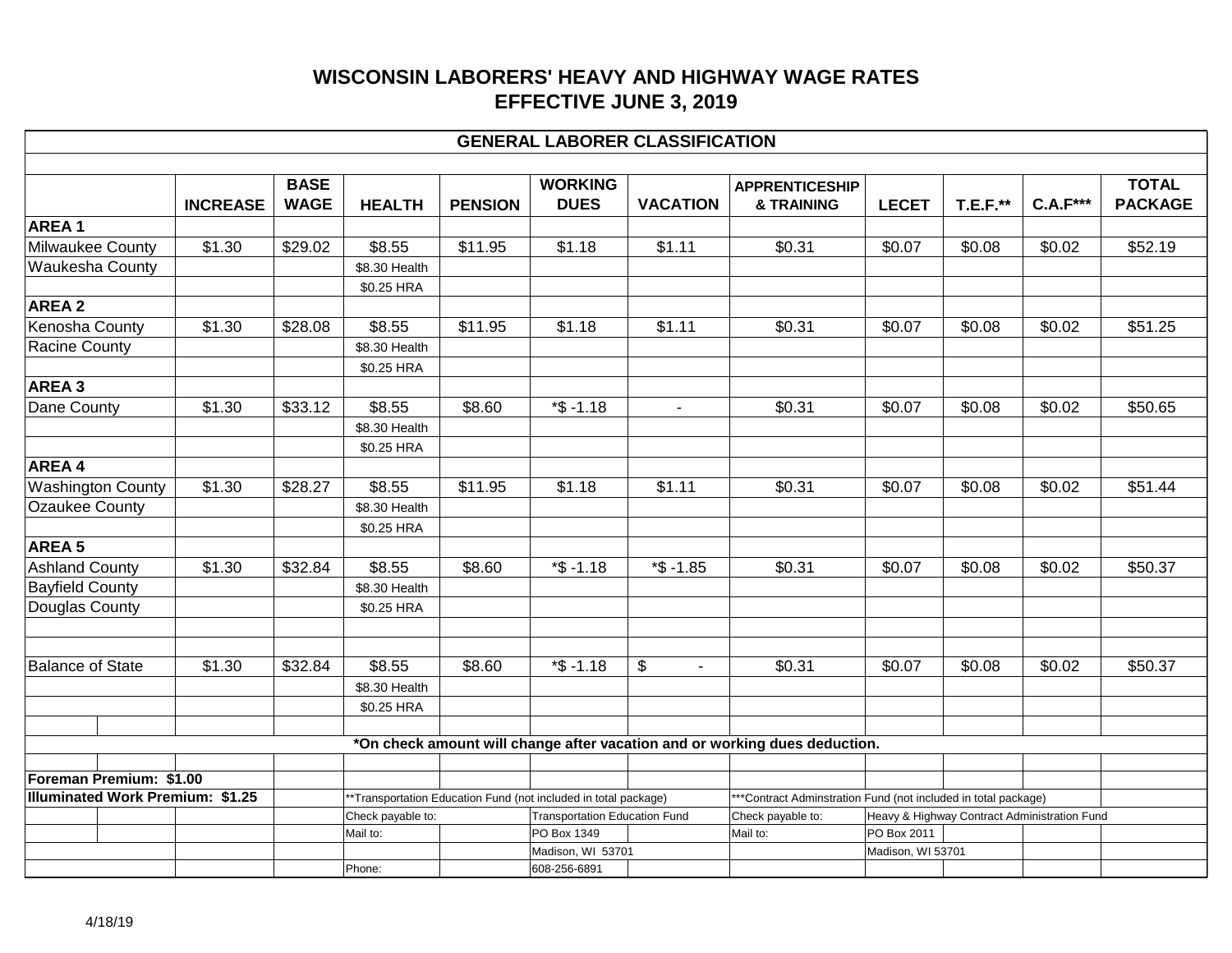| <b>AREA1</b>                                                                                                                                   |                                          |  |  |  |  |  |  |                    |  |  |
|------------------------------------------------------------------------------------------------------------------------------------------------|------------------------------------------|--|--|--|--|--|--|--------------------|--|--|
|                                                                                                                                                | <b>MILWAUKEE &amp; WAUKESHA COUNTIES</b> |  |  |  |  |  |  |                    |  |  |
|                                                                                                                                                |                                          |  |  |  |  |  |  |                    |  |  |
|                                                                                                                                                | <b>HEAVY &amp; HIGHWAY LABORERS</b>      |  |  |  |  |  |  |                    |  |  |
|                                                                                                                                                |                                          |  |  |  |  |  |  |                    |  |  |
|                                                                                                                                                |                                          |  |  |  |  |  |  | 6/3/2019           |  |  |
| Classification:                                                                                                                                |                                          |  |  |  |  |  |  | Wage               |  |  |
|                                                                                                                                                |                                          |  |  |  |  |  |  |                    |  |  |
| General Laborer, Tree Trimmer, Conduit Layer, Demolition and Wrecking<br>Laborer, Guard Rail, Fence and Bridge Builder, Landscaper, Multiplate |                                          |  |  |  |  |  |  |                    |  |  |
| Culvert Assembler, Reinforcing Steel Setter (pavement), Stone Handler,                                                                         |                                          |  |  |  |  |  |  |                    |  |  |
| Bituminous Worker (Shoveler, Loader and Utility Man), Batch Truck Dumper                                                                       |                                          |  |  |  |  |  |  |                    |  |  |
| or Cement Handler, Bituminous Worker (Dumper, Ironer, Smoother,                                                                                |                                          |  |  |  |  |  |  |                    |  |  |
| and Tamper), and Concrete Handler                                                                                                              |                                          |  |  |  |  |  |  | \$29.02            |  |  |
|                                                                                                                                                |                                          |  |  |  |  |  |  |                    |  |  |
| Air Tool Operator, Joint Sawer and Filler (Pavement), Vibrator or Tamper                                                                       |                                          |  |  |  |  |  |  |                    |  |  |
| Operator (Mechanical Hand Operated), Chain Saw Operator, Demolition                                                                            |                                          |  |  |  |  |  |  |                    |  |  |
| <b>Burning Torch Laborer</b>                                                                                                                   |                                          |  |  |  |  |  |  | \$29.17            |  |  |
|                                                                                                                                                |                                          |  |  |  |  |  |  |                    |  |  |
| Bituminous Worker (Raker and Luteman), Formsetter (Curb, Sidewalk                                                                              |                                          |  |  |  |  |  |  |                    |  |  |
| and Pavement), Strike Off Man                                                                                                                  |                                          |  |  |  |  |  |  | \$29.37            |  |  |
|                                                                                                                                                |                                          |  |  |  |  |  |  |                    |  |  |
| Line and Grade Specialist                                                                                                                      |                                          |  |  |  |  |  |  | \$29.52            |  |  |
| <b>Blaster and Powderman</b>                                                                                                                   |                                          |  |  |  |  |  |  | \$29.67            |  |  |
|                                                                                                                                                |                                          |  |  |  |  |  |  |                    |  |  |
| Topman (Sewer and Water)                                                                                                                       |                                          |  |  |  |  |  |  | \$31.03            |  |  |
|                                                                                                                                                |                                          |  |  |  |  |  |  |                    |  |  |
| Bottomman (Sewer and Water)                                                                                                                    |                                          |  |  |  |  |  |  | \$31.48            |  |  |
|                                                                                                                                                |                                          |  |  |  |  |  |  |                    |  |  |
| Pipelayer (Sewer and Water)                                                                                                                    |                                          |  |  |  |  |  |  | \$32.25            |  |  |
|                                                                                                                                                |                                          |  |  |  |  |  |  |                    |  |  |
| Flagperson & Traffic Control Person                                                                                                            |                                          |  |  |  |  |  |  | \$25.51            |  |  |
|                                                                                                                                                |                                          |  |  |  |  |  |  |                    |  |  |
| Foreman Premium: \$1.00                                                                                                                        |                                          |  |  |  |  |  |  |                    |  |  |
| <b>Illuminated Work Premium: \$1.25</b>                                                                                                        |                                          |  |  |  |  |  |  |                    |  |  |
|                                                                                                                                                |                                          |  |  |  |  |  |  |                    |  |  |
| <b>Hourly Contributions Are For All Hours Worked Unless Footnoted Otherwise</b>                                                                |                                          |  |  |  |  |  |  |                    |  |  |
|                                                                                                                                                |                                          |  |  |  |  |  |  |                    |  |  |
| <b>Health and HRA</b>                                                                                                                          |                                          |  |  |  |  |  |  | \$<br>8.55         |  |  |
| Vacation                                                                                                                                       |                                          |  |  |  |  |  |  | \$<br>1.11         |  |  |
| <b>Working Dues</b>                                                                                                                            |                                          |  |  |  |  |  |  | 1.18<br>\$         |  |  |
| Pension                                                                                                                                        |                                          |  |  |  |  |  |  | \$<br>11.95        |  |  |
| Apprenticeship and Training                                                                                                                    |                                          |  |  |  |  |  |  | \$<br>0.31         |  |  |
| <b>LECET</b>                                                                                                                                   |                                          |  |  |  |  |  |  | \$<br>0.07<br>\$   |  |  |
| Contract Administration Fund (not included in total package)<br>Transportation Education Fund (not included in total package)                  |                                          |  |  |  |  |  |  | 0.02<br>\$<br>0.08 |  |  |
|                                                                                                                                                |                                          |  |  |  |  |  |  |                    |  |  |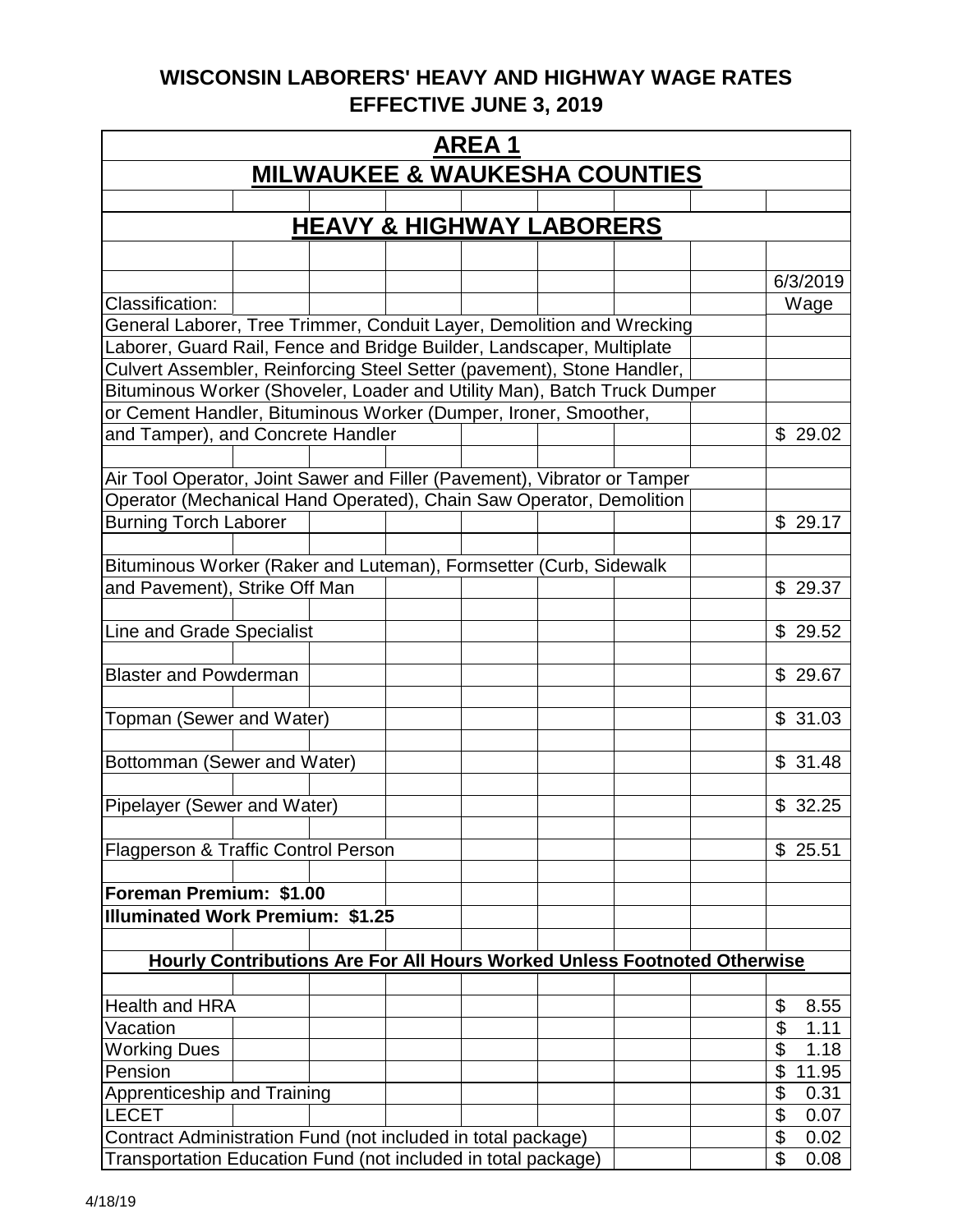| <b>AREA 2</b>                                                                                                                                  |  |  |  |  |  |  |                                                                          |          |  |  |
|------------------------------------------------------------------------------------------------------------------------------------------------|--|--|--|--|--|--|--------------------------------------------------------------------------|----------|--|--|
| <b>KENOSHA &amp; RACINE COUNTIES</b>                                                                                                           |  |  |  |  |  |  |                                                                          |          |  |  |
|                                                                                                                                                |  |  |  |  |  |  |                                                                          |          |  |  |
| <b>HEAVY &amp; HIGHWAY LABORERS</b>                                                                                                            |  |  |  |  |  |  |                                                                          |          |  |  |
|                                                                                                                                                |  |  |  |  |  |  |                                                                          |          |  |  |
|                                                                                                                                                |  |  |  |  |  |  |                                                                          | 6/3/2019 |  |  |
| Classification:                                                                                                                                |  |  |  |  |  |  |                                                                          | Wage     |  |  |
|                                                                                                                                                |  |  |  |  |  |  |                                                                          |          |  |  |
| General Laborer, Tree Trimmer, Conduit Layer, Demolition and Wrecking<br>Laborer, Guard Rail, Fence and Bridge Builder, Landscaper, Multiplate |  |  |  |  |  |  |                                                                          |          |  |  |
| Culvert Assembler, Reinforcing Steel Setter (pavement), Stone Handler,                                                                         |  |  |  |  |  |  |                                                                          |          |  |  |
| Bituminous Worker (Shoveler, Loader and Utility Man), Batch Truck Dumper                                                                       |  |  |  |  |  |  |                                                                          |          |  |  |
| or Cement Handler, Bituminous Worker (Dumper, Ironer, Smoother,                                                                                |  |  |  |  |  |  |                                                                          |          |  |  |
| and Tamper), and Concrete Handler                                                                                                              |  |  |  |  |  |  |                                                                          | \$28.08  |  |  |
|                                                                                                                                                |  |  |  |  |  |  |                                                                          |          |  |  |
| Air Tool Operator, Joint Sawer and Filler (Pavement), Vibrator or Tamper                                                                       |  |  |  |  |  |  |                                                                          |          |  |  |
| Operator (Mechanical Hand Operated), Chain Saw Operator, Demolition                                                                            |  |  |  |  |  |  |                                                                          |          |  |  |
| <b>Burning Torch Laborer</b>                                                                                                                   |  |  |  |  |  |  |                                                                          | \$28.23  |  |  |
|                                                                                                                                                |  |  |  |  |  |  |                                                                          |          |  |  |
| Bituminous Worker (Raker and Luteman), Formsetter (Curb, Sidewalk                                                                              |  |  |  |  |  |  |                                                                          |          |  |  |
| and Pavement), Strike Off Man                                                                                                                  |  |  |  |  |  |  |                                                                          | \$28.43  |  |  |
|                                                                                                                                                |  |  |  |  |  |  |                                                                          |          |  |  |
| Line and Grade Specialist                                                                                                                      |  |  |  |  |  |  |                                                                          | \$28.40  |  |  |
| <b>Blaster and Powderman</b>                                                                                                                   |  |  |  |  |  |  |                                                                          | \$28.73  |  |  |
|                                                                                                                                                |  |  |  |  |  |  |                                                                          |          |  |  |
| Topman (Sewer and Water)                                                                                                                       |  |  |  |  |  |  |                                                                          | \$28.18  |  |  |
|                                                                                                                                                |  |  |  |  |  |  |                                                                          |          |  |  |
| Bottomman (Sewer and Water)                                                                                                                    |  |  |  |  |  |  |                                                                          | \$28.34  |  |  |
|                                                                                                                                                |  |  |  |  |  |  |                                                                          |          |  |  |
| Pipelayer (Sewer and Water)                                                                                                                    |  |  |  |  |  |  |                                                                          | \$28.83  |  |  |
|                                                                                                                                                |  |  |  |  |  |  |                                                                          |          |  |  |
| Flagperson & Traffic Control Person                                                                                                            |  |  |  |  |  |  |                                                                          | \$25.22  |  |  |
|                                                                                                                                                |  |  |  |  |  |  |                                                                          |          |  |  |
| Foreman Premium: \$1.00                                                                                                                        |  |  |  |  |  |  |                                                                          |          |  |  |
| <b>Illuminated Work Premium: \$1.25</b>                                                                                                        |  |  |  |  |  |  |                                                                          |          |  |  |
|                                                                                                                                                |  |  |  |  |  |  |                                                                          |          |  |  |
|                                                                                                                                                |  |  |  |  |  |  | Hourly Contributions Are For All Hours Worked Unless Footnoted Otherwise |          |  |  |
|                                                                                                                                                |  |  |  |  |  |  |                                                                          |          |  |  |
| <b>Health and HRA</b>                                                                                                                          |  |  |  |  |  |  | \$                                                                       | 8.55     |  |  |
| Vacation                                                                                                                                       |  |  |  |  |  |  | \$                                                                       | 1.11     |  |  |
| <b>Working Dues</b>                                                                                                                            |  |  |  |  |  |  | \$                                                                       | 1.18     |  |  |
| Pension                                                                                                                                        |  |  |  |  |  |  | \$                                                                       | 11.95    |  |  |
| Apprenticeship and Training                                                                                                                    |  |  |  |  |  |  | \$                                                                       | 0.31     |  |  |
| <b>LECET</b>                                                                                                                                   |  |  |  |  |  |  | \$                                                                       | 0.07     |  |  |
| Contract Administration Fund (not included in total package)                                                                                   |  |  |  |  |  |  | \$                                                                       | 0.02     |  |  |
| $\mathfrak{S}$<br>Transportation Education Fund (not included in total package)<br>0.08                                                        |  |  |  |  |  |  |                                                                          |          |  |  |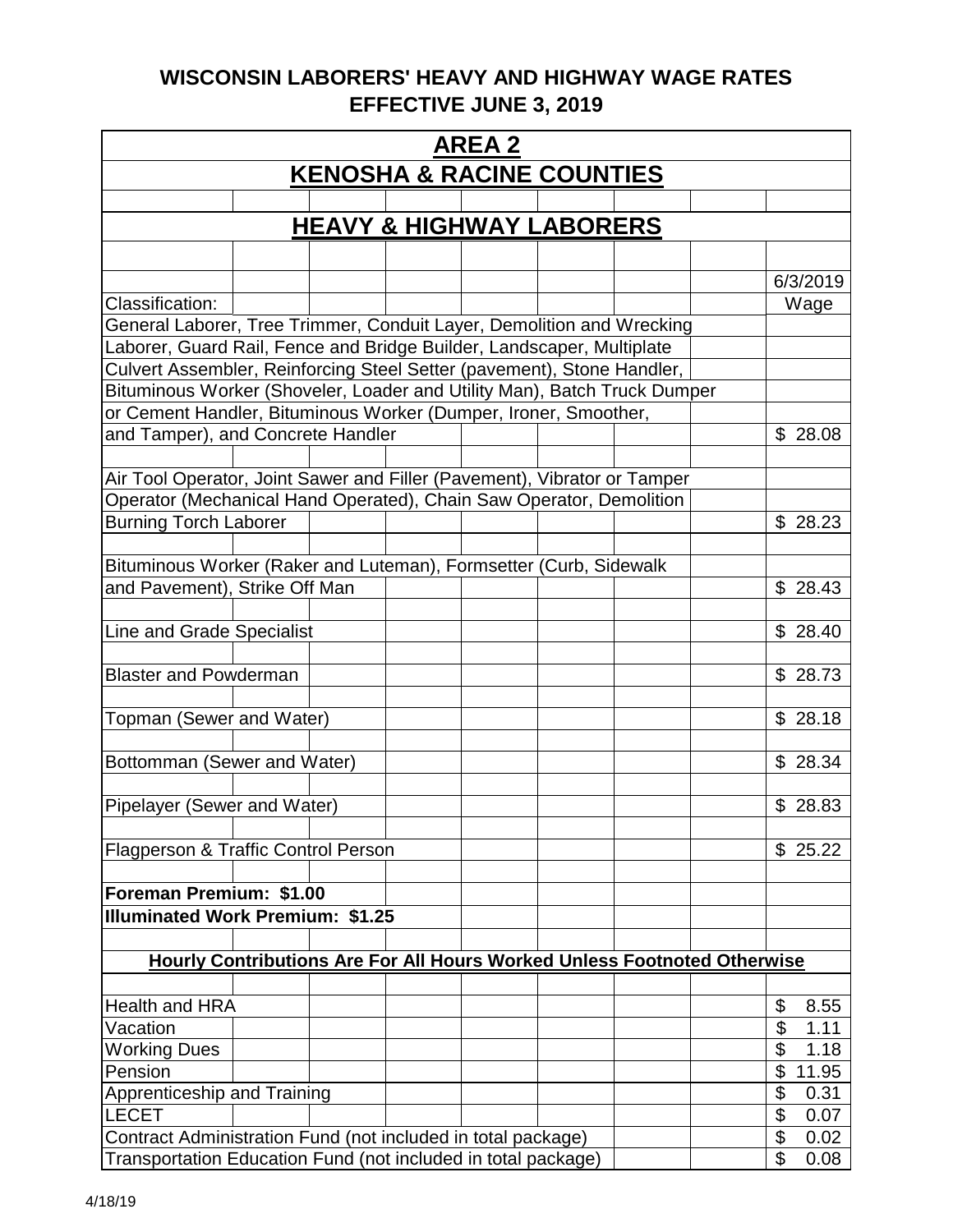| <b>AREA3</b>                                                                                               |  |  |  |  |  |                                                                                 |  |                           |          |
|------------------------------------------------------------------------------------------------------------|--|--|--|--|--|---------------------------------------------------------------------------------|--|---------------------------|----------|
| <b>DANE COUNTY</b>                                                                                         |  |  |  |  |  |                                                                                 |  |                           |          |
|                                                                                                            |  |  |  |  |  |                                                                                 |  |                           |          |
| <b>HEAVY &amp; HIGHWAY LABORERS</b>                                                                        |  |  |  |  |  |                                                                                 |  |                           |          |
|                                                                                                            |  |  |  |  |  |                                                                                 |  |                           |          |
|                                                                                                            |  |  |  |  |  |                                                                                 |  |                           | 6/3/2019 |
| Classification:                                                                                            |  |  |  |  |  |                                                                                 |  | Wage                      |          |
| General Laborer, Tree Trimmer, Conduit Layer, Demolition and Wrecking                                      |  |  |  |  |  |                                                                                 |  |                           |          |
| Laborer, Guard Rail, Fence and Bridge Builder, Landscaper, Multiplate                                      |  |  |  |  |  |                                                                                 |  |                           |          |
| Culvert Assembler, Reinforcing Steel Setter (pavement), Stone Handler,                                     |  |  |  |  |  |                                                                                 |  |                           |          |
| Bituminous Worker (Shoveler, Loader and Utility Man), Batch Truck Dumper                                   |  |  |  |  |  |                                                                                 |  |                           |          |
| or Cement Handler, Bituminous Worker (Dumper, Ironer, Smoother,                                            |  |  |  |  |  |                                                                                 |  |                           |          |
| and Tamper), and Concrete Handler                                                                          |  |  |  |  |  |                                                                                 |  | \$                        | 33.12    |
| Air Tool Operator, Joint Sawer and Filler (Pavement), Vibrator or Tamper                                   |  |  |  |  |  |                                                                                 |  |                           |          |
| Operator (Mechanical Hand Operated), Chain Saw Operator, Demolition                                        |  |  |  |  |  |                                                                                 |  |                           |          |
| <b>Burning Torch Laborer</b>                                                                               |  |  |  |  |  |                                                                                 |  | $\boldsymbol{\mathsf{S}}$ | 33.22    |
|                                                                                                            |  |  |  |  |  |                                                                                 |  |                           |          |
| Bituminous Worker (Raker and Luteman), Formsetter (Curb, Sidewalk                                          |  |  |  |  |  |                                                                                 |  |                           |          |
| and Pavement), Strike Off Man                                                                              |  |  |  |  |  |                                                                                 |  | \$                        | 33.27    |
| Line and Grade Specialist                                                                                  |  |  |  |  |  |                                                                                 |  | \$                        | 33.47    |
| <b>Blaster and Powderman</b>                                                                               |  |  |  |  |  |                                                                                 |  | \$                        | 33.32    |
| Topman (Sewer and Water)                                                                                   |  |  |  |  |  |                                                                                 |  | \$                        | 33.22    |
|                                                                                                            |  |  |  |  |  |                                                                                 |  |                           |          |
| Bottomman (Sewer and Water)                                                                                |  |  |  |  |  |                                                                                 |  | \$                        | 33.37    |
| Pipelayer (Sewer and Water)                                                                                |  |  |  |  |  |                                                                                 |  | \$                        | 33.57    |
| Flagperson & Traffic Control Person                                                                        |  |  |  |  |  |                                                                                 |  | \$                        | 29.47    |
|                                                                                                            |  |  |  |  |  |                                                                                 |  |                           |          |
| Foreman Premium: \$1.00                                                                                    |  |  |  |  |  |                                                                                 |  |                           |          |
| <b>Illuminated Work Premium: \$1.25</b>                                                                    |  |  |  |  |  |                                                                                 |  |                           |          |
|                                                                                                            |  |  |  |  |  |                                                                                 |  |                           |          |
|                                                                                                            |  |  |  |  |  | <b>Hourly Contributions Are For All Hours Worked Unless Footnoted Otherwise</b> |  |                           |          |
|                                                                                                            |  |  |  |  |  |                                                                                 |  |                           |          |
| <b>Health and HRA</b>                                                                                      |  |  |  |  |  |                                                                                 |  | \$                        | 8.55     |
| <b>Working Dues</b>                                                                                        |  |  |  |  |  |                                                                                 |  | \$                        | $-1.18*$ |
| Pension                                                                                                    |  |  |  |  |  |                                                                                 |  | \$                        | 8.60     |
| Apprenticeship and Training                                                                                |  |  |  |  |  |                                                                                 |  | \$                        | 0.31     |
| <b>LECET</b>                                                                                               |  |  |  |  |  |                                                                                 |  | \$                        | 0.07     |
| Contract Administration Fund (not included in total package)                                               |  |  |  |  |  |                                                                                 |  | \$                        | 0.02     |
| Transportation Education Fund (not included in total package)                                              |  |  |  |  |  |                                                                                 |  | $\mathfrak{L}$            | 0.08     |
| *Minus sign on Working Dues contribution indicates taxable item to be deducted from base rates after taxes |  |  |  |  |  |                                                                                 |  |                           |          |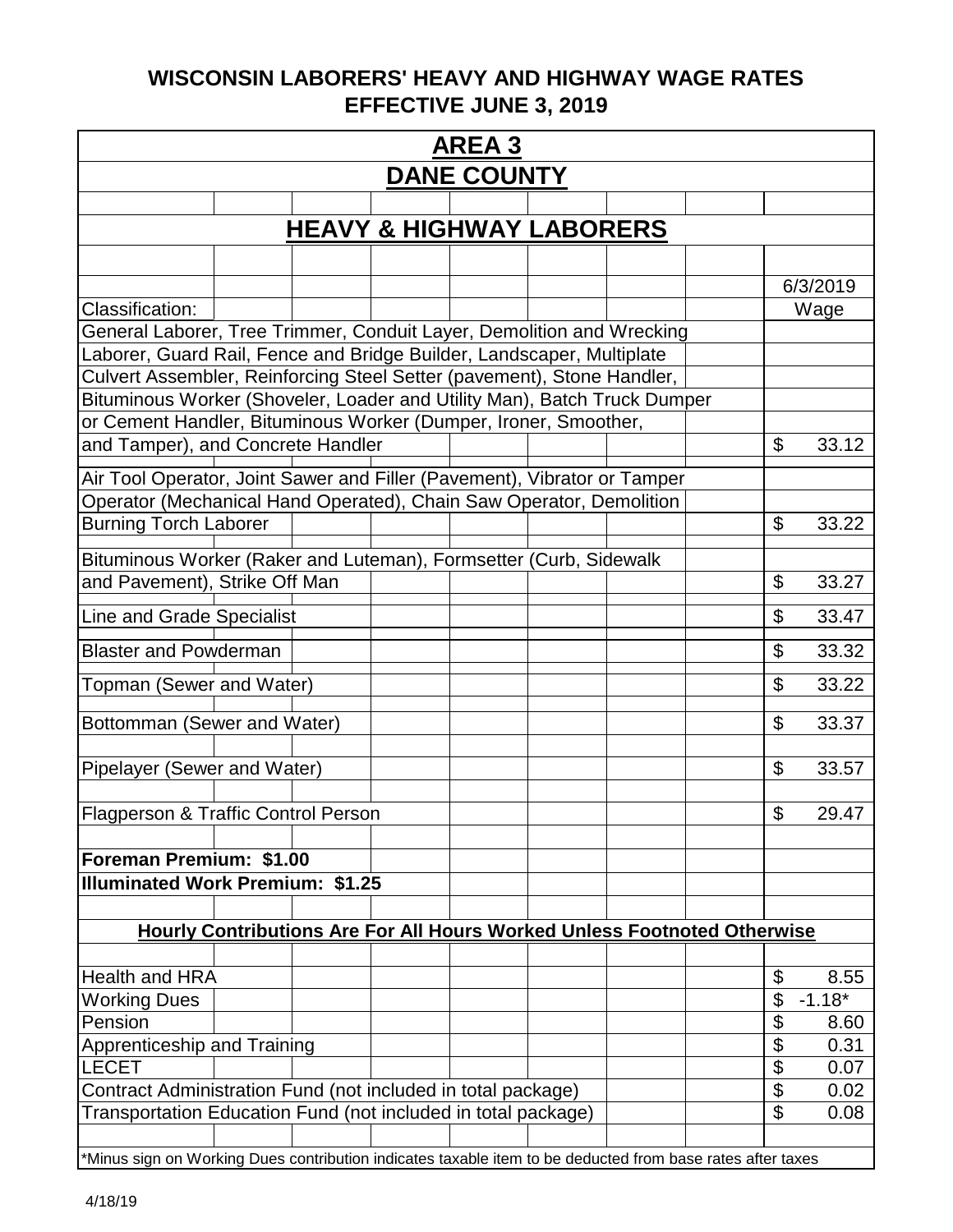| <b>AREA4</b>                                                                                       |                          |  |  |  |  |  |  |  |  |
|----------------------------------------------------------------------------------------------------|--------------------------|--|--|--|--|--|--|--|--|
| <b>OZAUKEE &amp; WASHINGTON COUNTIES</b>                                                           |                          |  |  |  |  |  |  |  |  |
|                                                                                                    |                          |  |  |  |  |  |  |  |  |
| <b>HEAVY &amp; HIGHWAY LABORERS</b>                                                                |                          |  |  |  |  |  |  |  |  |
|                                                                                                    |                          |  |  |  |  |  |  |  |  |
|                                                                                                    | 6/3/2019                 |  |  |  |  |  |  |  |  |
| Classification:                                                                                    | Wage                     |  |  |  |  |  |  |  |  |
| General Laborer, Tree Trimmer, Conduit Layer, Demolition and Wrecking                              |                          |  |  |  |  |  |  |  |  |
| Laborer, Guard Rail, Fence and Bridge Builder, Landscaper, Multiplate                              |                          |  |  |  |  |  |  |  |  |
| Culvert Assembler, Reinforcing Steel Setter (pavement), Stone Handler,                             |                          |  |  |  |  |  |  |  |  |
| Bituminous Worker (Shoveler, Loader and Utility Man), Batch Truck Dumper                           |                          |  |  |  |  |  |  |  |  |
| or Cement Handler, Bituminous Worker (Dumper, Ironer, Smoother,                                    |                          |  |  |  |  |  |  |  |  |
| and Tamper), and Concrete Handler                                                                  | \$<br>28.27              |  |  |  |  |  |  |  |  |
|                                                                                                    |                          |  |  |  |  |  |  |  |  |
| Air Tool Operator, Joint Sawer and Filler (Pavement), Vibrator or Tamper                           |                          |  |  |  |  |  |  |  |  |
| Operator (Mechanical Hand Operated), Chain Saw Operator, Demolition                                |                          |  |  |  |  |  |  |  |  |
| <b>Burning Torch Laborer</b>                                                                       | \$<br>28.37              |  |  |  |  |  |  |  |  |
|                                                                                                    |                          |  |  |  |  |  |  |  |  |
| Bituminous Worker (Raker and Luteman), Formsetter (Curb, Sidewalk<br>and Pavement), Strike Off Man | \$<br>28.42              |  |  |  |  |  |  |  |  |
|                                                                                                    |                          |  |  |  |  |  |  |  |  |
| Line and Grade Specialist                                                                          | \$<br>28.62              |  |  |  |  |  |  |  |  |
|                                                                                                    |                          |  |  |  |  |  |  |  |  |
| <b>Blaster and Powderman</b>                                                                       | \$<br>28.47              |  |  |  |  |  |  |  |  |
|                                                                                                    |                          |  |  |  |  |  |  |  |  |
| Topman (Sewer and Water)                                                                           | \$<br>31.05              |  |  |  |  |  |  |  |  |
|                                                                                                    |                          |  |  |  |  |  |  |  |  |
| Bottomman (Sewer and Water)                                                                        | \$<br>31.48              |  |  |  |  |  |  |  |  |
|                                                                                                    |                          |  |  |  |  |  |  |  |  |
| Pipelayer (Sewer and Water)                                                                        | \$<br>32.25              |  |  |  |  |  |  |  |  |
|                                                                                                    |                          |  |  |  |  |  |  |  |  |
| Flagperson & Traffic Control Person                                                                | \$<br>25.36              |  |  |  |  |  |  |  |  |
|                                                                                                    |                          |  |  |  |  |  |  |  |  |
| Foreman Premium: \$1.00                                                                            |                          |  |  |  |  |  |  |  |  |
| <b>Illuminated Work Premium: \$1.25</b>                                                            |                          |  |  |  |  |  |  |  |  |
|                                                                                                    |                          |  |  |  |  |  |  |  |  |
| Hourly Contributions Are For All Hours Worked Unless Footnoted Otherwise                           |                          |  |  |  |  |  |  |  |  |
|                                                                                                    |                          |  |  |  |  |  |  |  |  |
| <b>Health and HRA</b>                                                                              | \$<br>8.55               |  |  |  |  |  |  |  |  |
| Vacation<br><b>Working Dues</b>                                                                    | \$<br>1.11<br>\$<br>1.18 |  |  |  |  |  |  |  |  |
| Pension                                                                                            | \$<br>11.95              |  |  |  |  |  |  |  |  |
| Apprenticeship and Training                                                                        | \$<br>0.31               |  |  |  |  |  |  |  |  |
| LECET                                                                                              | \$<br>0.07               |  |  |  |  |  |  |  |  |
| Contract Administration Fund (not included in total package)                                       | \$<br>0.02               |  |  |  |  |  |  |  |  |
| Transportation Education Fund (not included in total package)                                      | \$<br>0.08               |  |  |  |  |  |  |  |  |